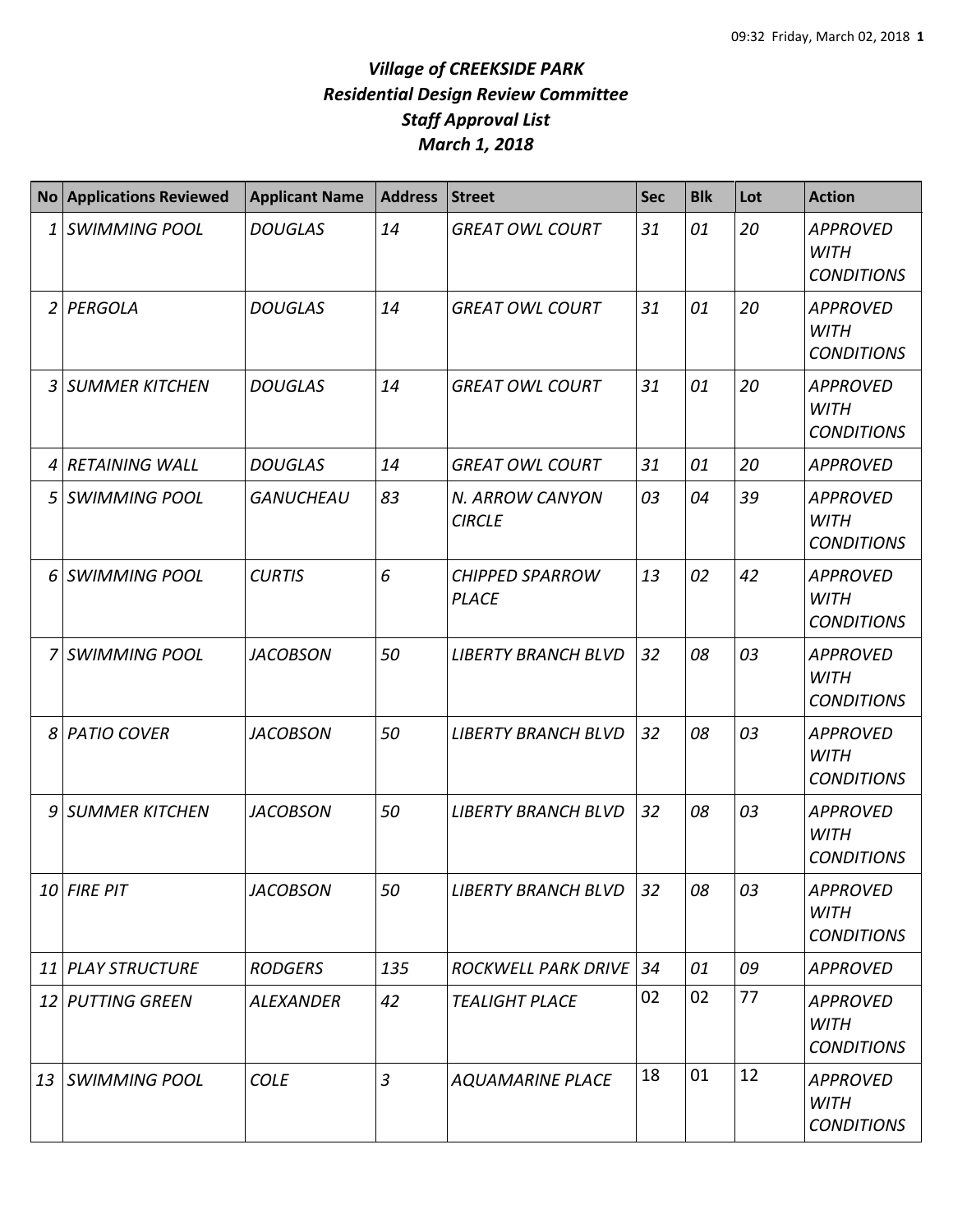|                 | <b>No Applications Reviewed</b> | <b>Applicant Name</b> | <b>Address</b> | <b>Street</b>                    | <b>Sec</b> | <b>Blk</b> | Lot | <b>Action</b>                                       |
|-----------------|---------------------------------|-----------------------|----------------|----------------------------------|------------|------------|-----|-----------------------------------------------------|
|                 | 14 PATIO COVER                  | <b>POLANEK</b>        | 162            | <b>ROCKWELL PARK DRIVE</b>       | 32         | 05         | 05  | <b>APPROVED</b><br><b>WITH</b><br><b>CONDITIONS</b> |
| 15 <sup>1</sup> | <b>PLAY STRUCTURE</b>           | <b>HAGUE</b>          | 35             | E. HULLWOOD CIRCLE               | 02         | 02         | 06  | <b>APPROVED</b>                                     |
|                 | 16 PERGOLA                      | <b>ROCHA</b>          | 39             | <b>WHITBARROW PLACE</b>          | 28         | 01         | 10  | <b>APPROVED</b><br><b>WITH</b><br><b>CONDITIONS</b> |
| 17              | <b>SWIMMING POOL</b>            | <b>OVAITT</b>         | 11             | <b>CABIN GATE PLACE</b>          | 20         | 01         | 09  | <b>APPROVED</b><br><b>WITH</b><br><b>CONDITIONS</b> |
|                 | $18$ FIRE PIT                   | <b>OVAITT</b>         | 11             | <b>CABIN GATE PLACE</b>          | 20         | 01         | 09  | <b>APPROVED</b><br><b>WITH</b><br><b>CONDITIONS</b> |
|                 | 19 PATIO COVER                  | <b>ALEJO</b>          | 55             | <b>BIRCH CANOE DRIVE</b>         | 20         | 01         | 02  | <b>APPROVED</b><br><b>WITH</b><br><b>CONDITIONS</b> |
| 20              | <b>POOL BATH</b>                | <b>ALEJO</b>          | 55             | <b>BIRCH CANOE DRIVE</b>         | 20         | 01         | 02  | <b>APPROVED</b><br><b>WITH</b><br><b>CONDITIONS</b> |
| 21              | PAVING                          | <b>ALEJO</b>          | 55             | <b>BIRCH CANOE DRIVE</b>         | 20         | 01         | 02  | <b>APPROVED</b><br><b>WITH</b><br><b>CONDITIONS</b> |
| 22              | PAVING                          | <b>KOLBUCK</b>        | 10             | <b>PEBBLE POCKET COURT</b>       | 21         | 03         | 14  | <b>APPROVED</b><br><b>WITH</b><br><b>CONDITIONS</b> |
|                 | 23 PLAY STRUCTURE               | <b>NISHIMURA</b>      | 33             | <b>MAIZE FLOWER PLACE</b>        | 34         | 01         | 11  | <b>APPROVED</b><br><b>WITH</b><br><b>CONDITIONS</b> |
|                 | 24 SWIMMING POOL                | <b>COX</b>            | 106            | S. CURLY WILLOW<br><b>CIRCLE</b> | 15         | 01         | 11  | <b>APPROVED</b><br><b>WITH</b><br><b>CONDITIONS</b> |
|                 | 25 PERGOLA                      | <b>COX</b>            | 106            | S. CURLY WILLOW<br><b>CIRCLE</b> | 15         | 01         | 11  | <b>APPROVED</b><br><b>WITH</b><br><b>CONDITIONS</b> |
|                 | 26 SWIMMING POOL                | <b>GABRIEL</b>        | 127            | E. SAWYER RIDGE<br><b>DRIVE</b>  | 34         | 01         | 07  | <b>APPROVED</b><br><b>WITH</b><br><b>CONDITIONS</b> |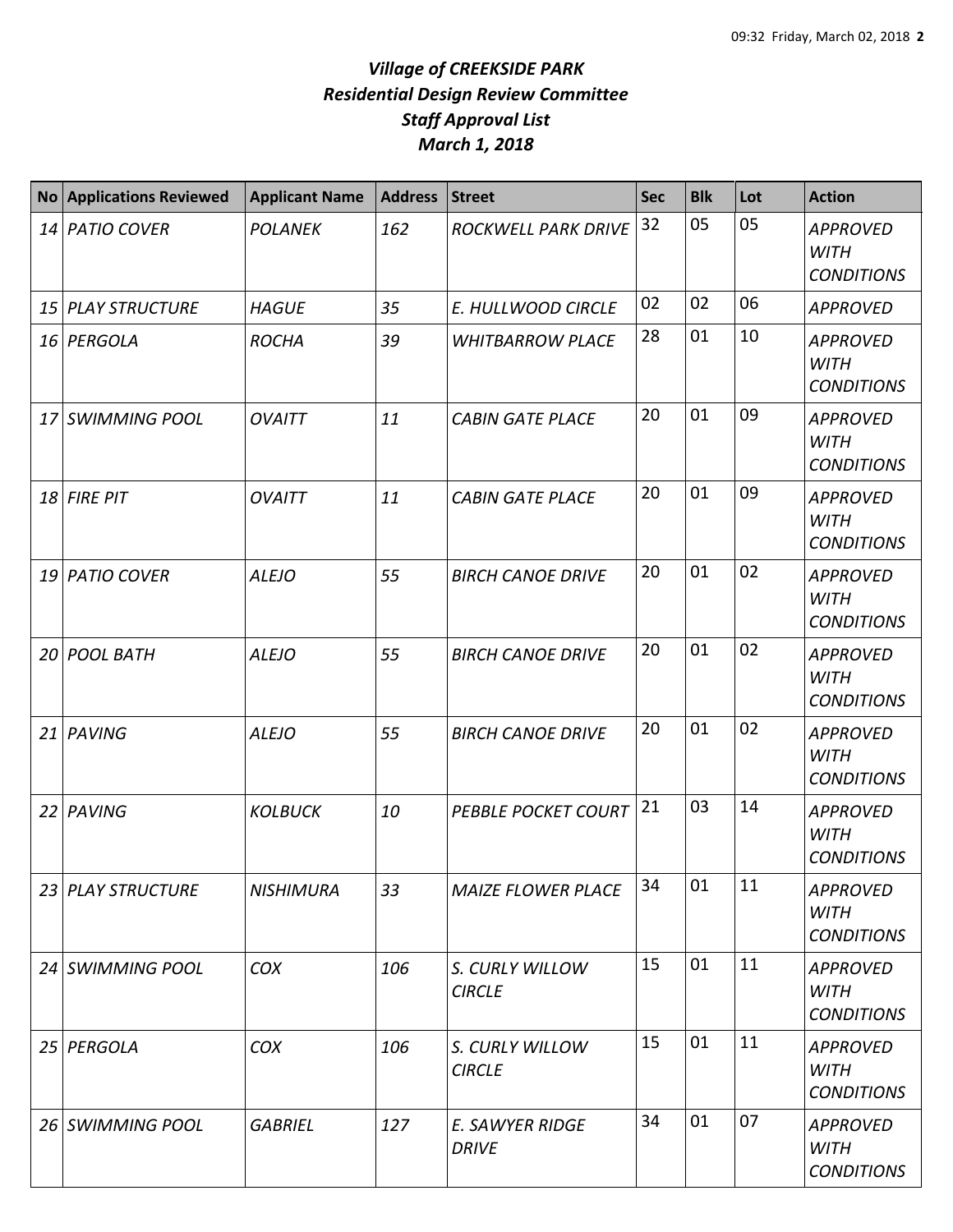|    | <b>No Applications Reviewed</b> | <b>Applicant Name</b> | <b>Address</b> | <b>Street</b>                         | <b>Sec</b> | <b>Blk</b> | Lot | <b>Action</b>                                       |
|----|---------------------------------|-----------------------|----------------|---------------------------------------|------------|------------|-----|-----------------------------------------------------|
| 27 | PERGOLA                         | <b>RANGEL</b>         | 122            | <b>PIONEER CANYON</b><br><b>PLACE</b> | 22         | 02         | 02  | <b>APPROVED</b><br><b>WITH</b><br><b>CONDITIONS</b> |
|    | 28 SUMMER KITCHEN               | <b>RANGEL</b>         | 122            | <b>PIONEER CANYON</b><br><b>PLACE</b> | 22         | 02         | 02  | <b>APPROVED</b><br><b>WITH</b><br><b>CONDITIONS</b> |
|    | 29 PATIO COVER                  | <b>GARCIA</b>         | 107            | <b>BIRCH CANOE COURT</b>              | 20         | 01         | 23  | <b>APPROVED</b><br><b>WITH</b><br><b>CONDITIONS</b> |
| 30 | <b>BENCH</b>                    | <b>GARCIA</b>         | 107            | <b>BIRCH CANOE COURT</b>              | 20         | 01         | 23  | <b>APPROVED</b><br><b>WITH</b><br><b>CONDITIONS</b> |
| 31 | <b>SWIMMING POOL</b>            | <b>SOLARI</b>         | 6              | <b>RIVER RIDGE COURT</b>              | 03         | 01         | 12  | <b>APPROVED</b><br><b>WITH</b><br><b>CONDITIONS</b> |
| 32 | <b>SWIMMING POOL</b>            | <b>SMITH</b>          | 96             | <b>TENKARA PATH</b>                   | 31         | 04         | 06  | <b>APPROVED</b><br><b>WITH</b><br><b>CONDITIONS</b> |
|    | 33 SUMMER KITCHEN               | <b>THAI</b>           | $\overline{3}$ | CHILDRES POND COURT 02                |            | 01         | 22  | <b>APPROVED</b><br><b>WITH</b><br><b>CONDITIONS</b> |
|    | 34 SWIMMING POOL                | <b>EGAP</b>           | 42             | <b>WINTER THICKET</b><br><b>PLACE</b> | 28         | 01         | 26  | <b>APPROVED</b><br><b>WITH</b><br><b>CONDITIONS</b> |
| 35 | <b>GENERATOR</b>                | <b>GICUHI</b>         | 26             | N. LOCHWOOD WAY                       | 18         | 01         | 12  | <b>APPROVED</b><br>WITH<br><b>CONDITIONS</b>        |
|    | 36 SWIMMING POOL                | <b>HITCHCOCK</b>      | 6              | <b>KIMBERLING COURT</b>               | 29         | 01         | 29  | <b>APPROVED</b><br>WITH<br><b>CONDITIONS</b>        |
|    | 37 PERGOLA                      | <b>HITCHCOCK</b>      | 6              | <b>KIMBERLING COURT</b>               | 29         | 01         | 29  | <b>APPROVED</b><br><b>WITH</b><br><b>CONDITIONS</b> |
|    | 38 FIRE PIT                     | <b>HITCHCOCK</b>      | 6              | <b>KIMBERLING COURT</b>               | 29         | 01         | 29  | <b>APPROVED</b><br><b>WITH</b><br><b>CONDITIONS</b> |